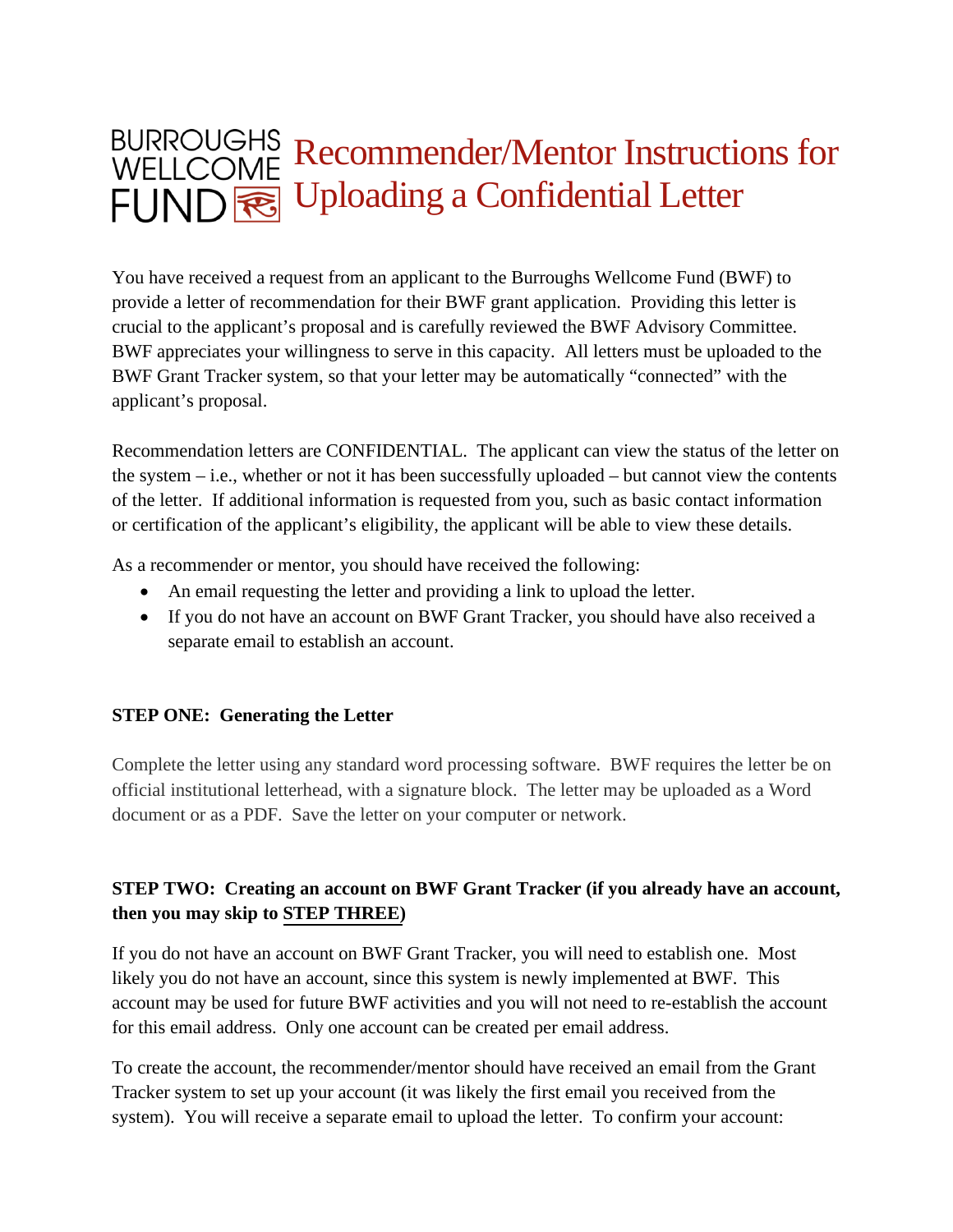1. Click on the link in the email. The email subject should be "BWF Grant Tracker Account"

Your account for the Burroughs Wellcome Fund Grant Application System has now been created. Please use the following link to create your password:

https://bwf-test.ccgranttracker.com/Login/Reset/L6EK6UFPJVP2LKE9GB2B9721R2

If you did not request this account be created, it is likely that you have been added to a BWF grant application to provide a letter of recommendation or serve as a partner. Please look for a second email from the system with more information. Your account must be established within 24 hours of receiving this email.

2. Create a password for your account. Note the parameters for a new password. Click the *Change* button to save the password. *(Remember your password – you will need it later!)*

|                  | Please enter a new password.<br>New password must be a minimum of 8 characters, and must contain any 3 of the following: numbers, uppercase characters, lowercase characters,<br>or special characters. |
|------------------|---------------------------------------------------------------------------------------------------------------------------------------------------------------------------------------------------------|
| Password         |                                                                                                                                                                                                         |
|                  |                                                                                                                                                                                                         |
| Confirm Password |                                                                                                                                                                                                         |
|                  | Change                                                                                                                                                                                                  |

3. Click *Continue.*

# **BWF Grant Tracker**

Your password change has been successful. Continue  $\leftarrow$ 

4. Review the Terms and Conditions and *click the box*, indicating acceptance. Click *Next*.

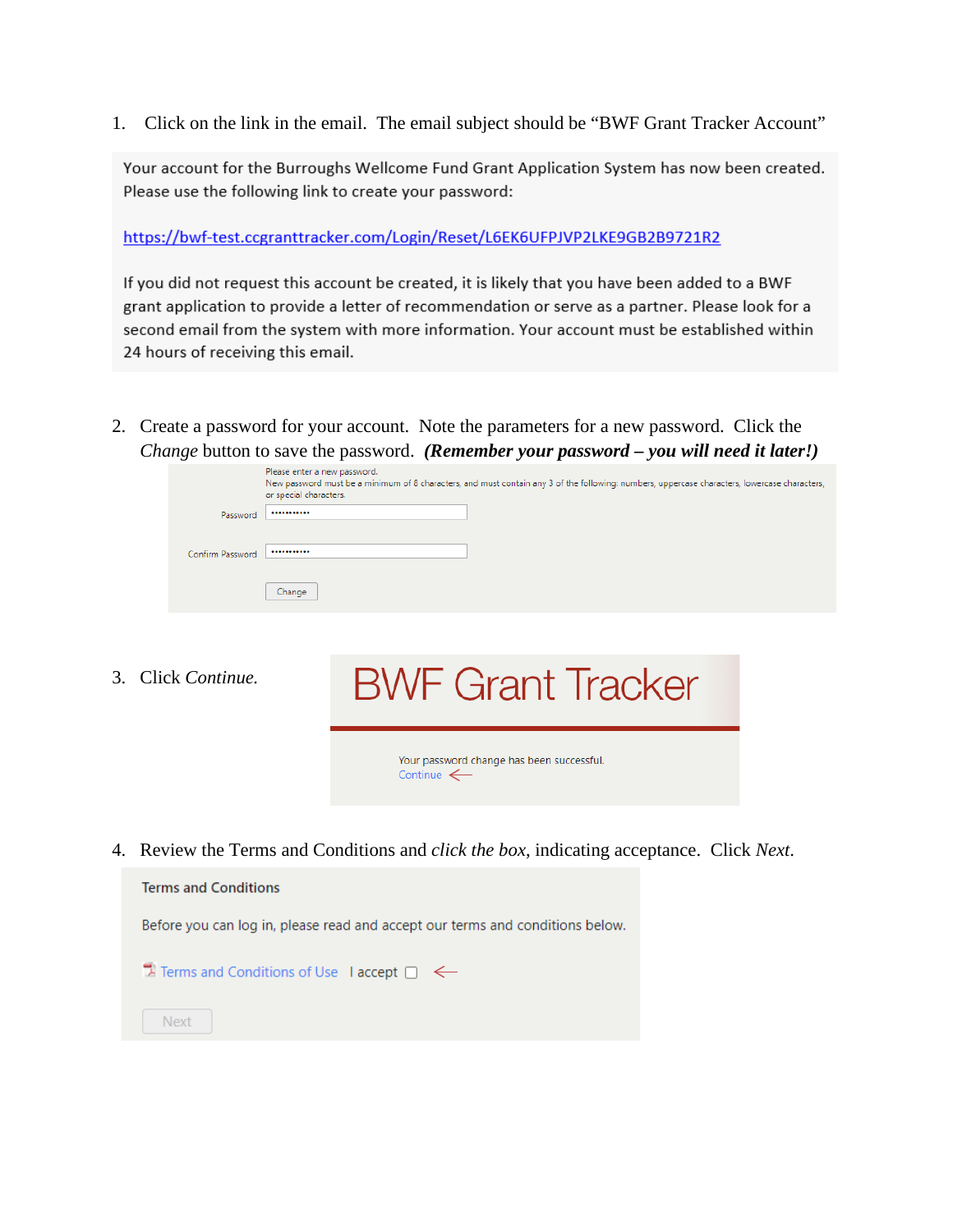<span id="page-2-0"></span>5. Complete the following form. Last name and organization will be required.

It is also recommended you complete the following fields, since they will be required when you submit your letter (First Name, Last Name, Job Title, Department, Address, Organization, and Telephone). ORDID ID and Areas of Expertise are not required.

#### Click *Save* when done.

*Tips for adding your organization:* Begin typing the organization name in the drop-down list. The name of your organization should automatically populate. If your organization is not listed, try a university you may be affiliated with.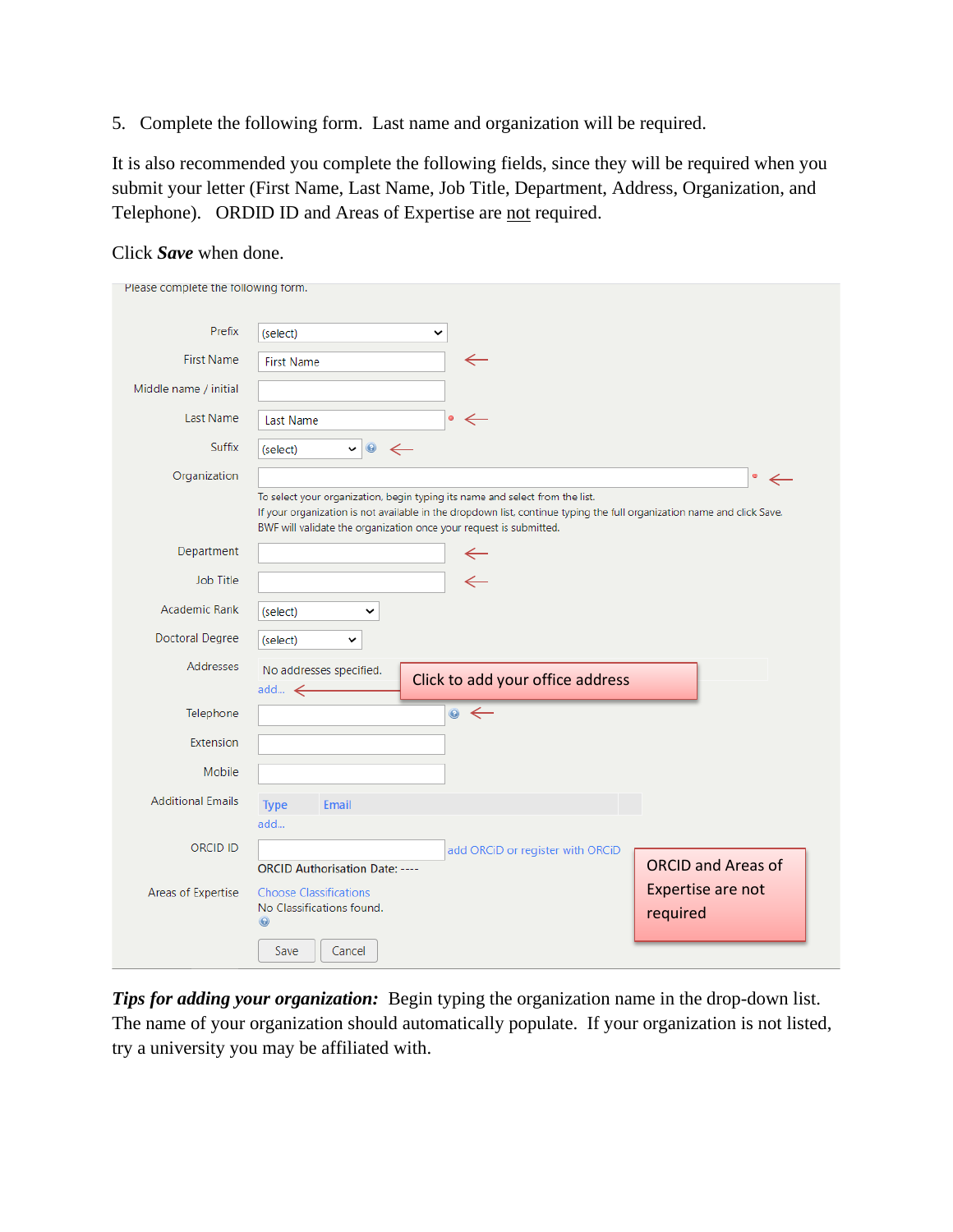*Tips for adding the address***:** To add the address, click the blue *add address link* on the basic information form.

| Addresses | No addresses specified. |
|-----------|-------------------------|
|           | add                     |

The pop-up below will appear. Click *Add* when the required fields have been completed.

| <b>Basic Information</b>            |                                                                              |                                |
|-------------------------------------|------------------------------------------------------------------------------|--------------------------------|
| Please complete the following form. |                                                                              |                                |
| Type                                | Primary<br>$\checkmark$                                                      |                                |
| <b>Address</b>                      |                                                                              | ۰                              |
|                                     |                                                                              |                                |
| City                                | State/Province<br>(select)<br>$\bullet$<br>ö                                 | $\checkmark$                   |
| Postal Code                         | $\bullet$                                                                    | To enter country, begin typing |
| Country                             | $\circ$                                                                      | and the country should         |
|                                     | to select the country, enter a minimum 3 characters and select from the list | automatically appear           |
|                                     | Add<br>Cancel                                                                |                                |

6. Click **Save** when done. Remember your password (you will need it later)! You may logout of the system on the left-hand panel.

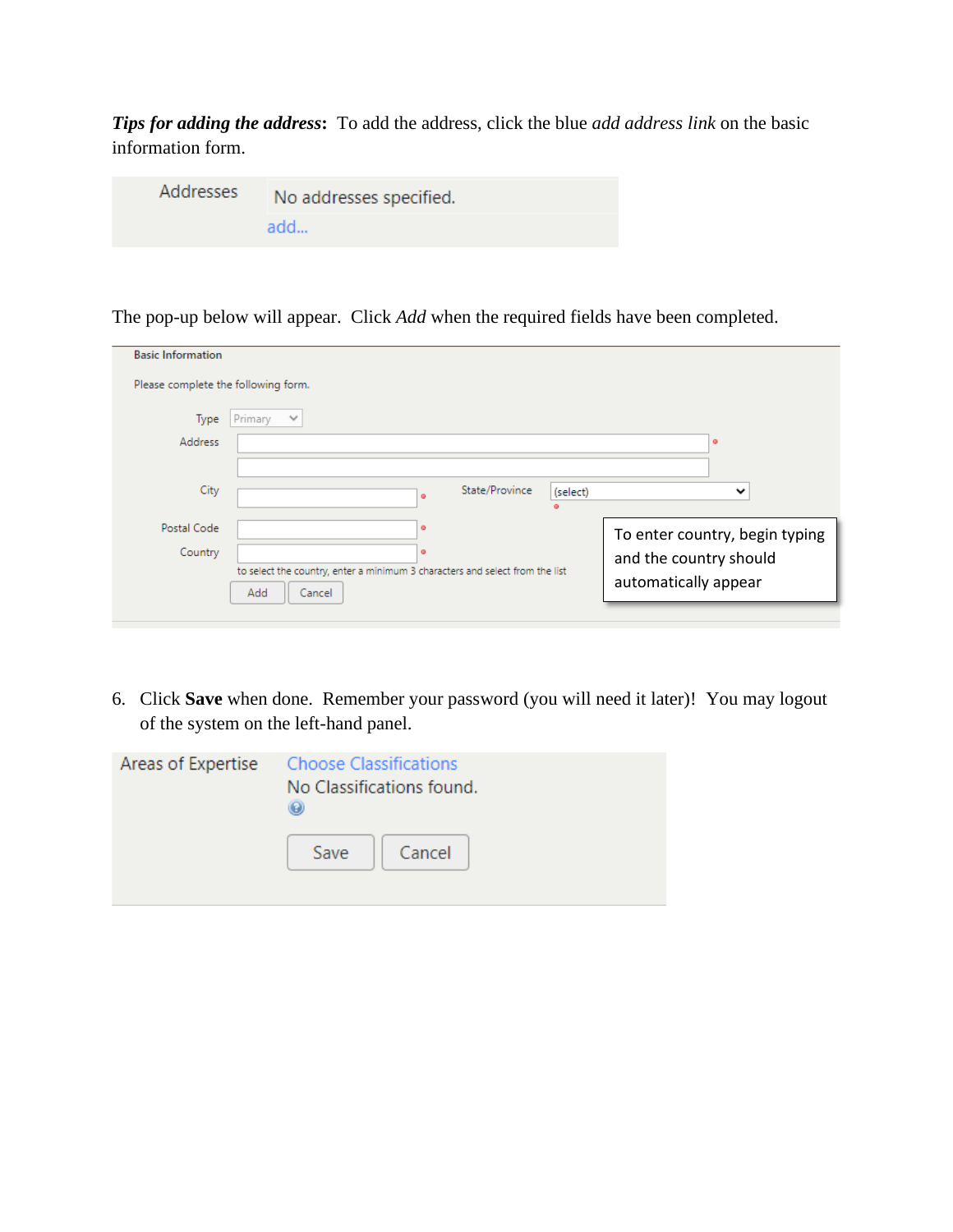#### <span id="page-4-0"></span>**STEP THREE: Uploaded your letter**

- 1. Access the email from ccgrantracker.co.uk with the subject line "Added as Postdoc Mentor for Burroughs Wellcome Fund grant application reference"
- 2. *Click on the link* provided in the email. You will be taken to the login page, where you may enter your email and password. Next, you will be directed to the following page that will indicate the applicant's name and project title. Your role on the project will be listed. Confirm this is indeed the person that for whom you wish to submit a letter . Click the *EDIT* button in the top right handcorner to add you letter.

| <b>BURROUGHS</b><br><b>WELLCOME</b><br>FUND图                                                                           |                                                           |                                                                                     | <b>BWF Grant Tracker</b>                                                                                                |                                                                                                                                                       | мь властите замлечески зар<br>scottmb1345@gmail.com                                           |
|------------------------------------------------------------------------------------------------------------------------|-----------------------------------------------------------|-------------------------------------------------------------------------------------|-------------------------------------------------------------------------------------------------------------------------|-------------------------------------------------------------------------------------------------------------------------------------------------------|-----------------------------------------------------------------------------------------------|
| Ir. Melanie Scott-<br>est1345<br>lome<br>My Applications<br>My Co-applications                                         |                                                           | Lead Applicant<br>Title<br>Reference<br>Status.                                     | Mrs. Melanie Scott-Test-MS<br>CASI Test Project title - 6-30-2020<br>3531<br>Pre-Submission                             | <b>Role: Postdoc Mentor</b><br>Actions shown below are for your involvement<br>as a Postdoc Mentor                                                    |                                                                                               |
| Career Awards at the<br>cientific Interface<br>lef: 3531<br>Details<br><b>View History</b><br>Journal (0)              |                                                           | Institution<br>Grant Type<br><b>Funding Round</b><br>Closing Date<br>Participants   | Career Awards at the Scientific Interface<br>CASI Pre-Proposal<br>Friday, July 31, 2020 at 3:00 PM ET<br>Postdoc Mentor | Edit the application<br>Please click on the 'Edit' button if you wish<br>to make any changes to your application.<br><b>CLICK HERE</b><br>to edit the | Edit                                                                                          |
| Sign-off Status<br><b>My Research Outputs</b><br><b>Manage My Details</b><br><b>Contact Us</b><br>.ogout<br>ystem Help | Recommen<br>der or<br>Postdoc<br><b>Mentor</b><br>appears | Created On<br>Last Updated<br>Validated<br><b>plicant Submitted</b><br>Submitted On | Dr. Melanie Scott-Test1345<br>Tuesday, June 30, 2020<br>Monday, July 6, 2020<br>Not Complete                            | form and<br>add the<br>letter                                                                                                                         | nt' button to<br>m as a PDF file.<br>blocks the file<br>instructions to<br>ded.<br>View/Print |
|                                                                                                                        | here                                                      |                                                                                     |                                                                                                                         |                                                                                                                                                       |                                                                                               |

3. You will be directed to a page where you can enter your information and upload the letter. To complete basic contact information: Click the *Basic Information* link. It will open a new tab where you can enter your details (for required fields see [Section I\)](#page-2-0). Click *Save* when you are done. The Primary Recommendation Letter should still be opened in the previous tab.

| Letter        | <b>Primary Mentor Recommendation</b>                                                                                                    |                                                                                                                                           | Previous<br>Cancel       | Next | Save | Save And Close |
|---------------|-----------------------------------------------------------------------------------------------------------------------------------------|-------------------------------------------------------------------------------------------------------------------------------------------|--------------------------|------|------|----------------|
|               | Please check your details below. Fields marked . are mandatory.<br>Return to this tab and Save or refresh the page to see your changes. | To update your Contact details, click on the Basic Information link. This will open a new tab where you can update and save your details. |                          |      |      |                |
| Prefix        | Mrs.                                                                                                                                    | <b>Primary</b><br>Institution .                                                                                                           |                          |      |      |                |
| First Name of | Melanie                                                                                                                                 | Email o                                                                                                                                   | scottmb1345@gmail.com    |      |      |                |
| Middle Name   |                                                                                                                                         | Telephone •                                                                                                                               | 919/991-5107             |      |      |                |
| Last Name o   | Scott-Test1345                                                                                                                          | Extension                                                                                                                                 |                          |      |      |                |
| Suffix        | D.V.M.                                                                                                                                  | Degree •                                                                                                                                  | D.V.M.                   |      |      |                |
| Address o     | PO Box 13901                                                                                                                            | North Carolina 27709                                                                                                                      | United States of America |      |      |                |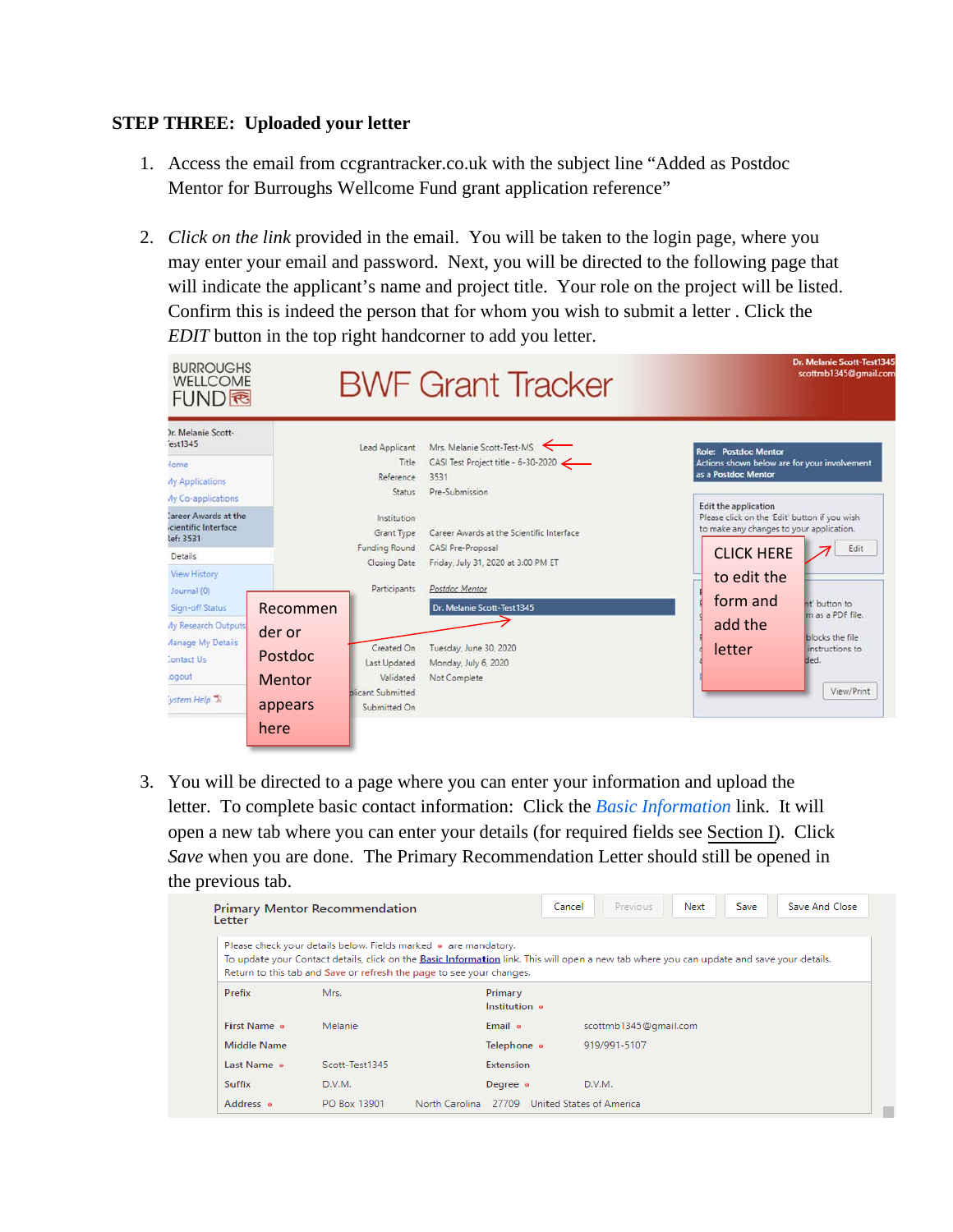4. Mentors may be required to compete a certification box indicating their willingness to serve as a mentor and the eligibility requirements.

|                    | To update your Contact details, click on the Basic Information link. This will open a new tab where you can update and save your details.<br>Return to this tab and Save or refresh the page to see you shanges.                                                 | Please check your details below. Fields marked . are mandatory. |     |                     |              |            |                                                                   |
|--------------------|------------------------------------------------------------------------------------------------------------------------------------------------------------------------------------------------------------------------------------------------------------------|-----------------------------------------------------------------|-----|---------------------|--------------|------------|-------------------------------------------------------------------|
| Prefix             | Mrs.                                                                                                                                                                                                                                                             | Primary<br>Institution of                                       |     |                     |              |            | To update the contact                                             |
| First Name o       | Melanie                                                                                                                                                                                                                                                          | Email o                                                         |     | scottmb1345@gmail.c |              |            |                                                                   |
| <b>Middle Name</b> |                                                                                                                                                                                                                                                                  | Telephone o                                                     |     | 919/991-5107        |              |            | information displayed, click                                      |
| Last Name o        | Scott-Test1345                                                                                                                                                                                                                                                   | Extension                                                       |     |                     |              |            | the blue link. A contact                                          |
| Suffix             | D.V.M.                                                                                                                                                                                                                                                           | Degree o                                                        |     | D.V.M.              |              |            | information page should open                                      |
| Address o          | PO Box 13901                                                                                                                                                                                                                                                     | North Carolina 27709 United States of America                   |     |                     |              |            | in a new tab in the browser.                                      |
|                    |                                                                                                                                                                                                                                                                  |                                                                 |     |                     |              |            |                                                                   |
|                    |                                                                                                                                                                                                                                                                  |                                                                 |     |                     |              |            |                                                                   |
|                    |                                                                                                                                                                                                                                                                  |                                                                 |     |                     |              |            | Complete the required fields<br>with a red dot. Click Save        |
|                    | <b>Certification and Recommendation</b><br>Please upload the applicant's recommendation letter and certify that:                                                                                                                                                 |                                                                 |     |                     |              | when done. |                                                                   |
|                    | 1) you will serve as their mentor and<br>2) that the applicant meets the eligibility requirements outlined in the RFP (click here).<br>The recommendation letter can be uploaded as a word document or a PDF. The applicant will not have access to your letter. |                                                                 |     |                     |              |            |                                                                   |
| award              | I certify that I am willing to serve as mentor for the postdoc portion of this                                                                                                                                                                                   |                                                                 | 7 ∘ |                     |              |            | Certify that you are willing to<br>serve as a mentor and that the |
|                    | I certify that the applicant meets the eligibility requirements for this award                                                                                                                                                                                   |                                                                 |     |                     |              |            | applicant meets the eligibility                                   |
|                    | Please upload your recommendation letter for this applicant by clicking the Attach button below                                                                                                                                                                  |                                                                 |     |                     | requirements |            |                                                                   |

5. Upload your letter of recommendation by attaching the letter. Click the *Choose file* button and search for the file. Locate the file. Click *Attach*.

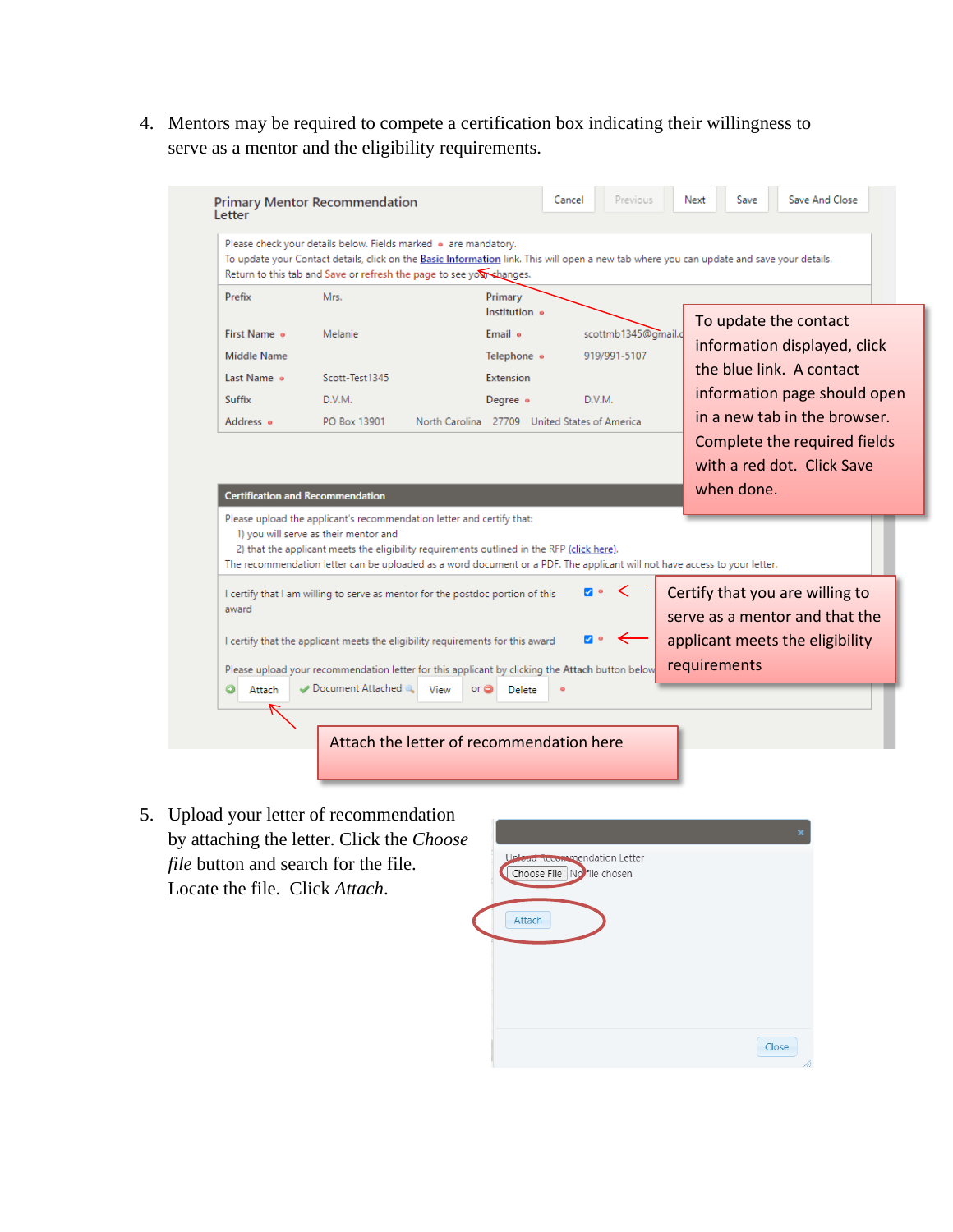6. You may see the indicator indication the letter has been attached.



7. Click *Validate* at the bottom of the screen to Validate that all requested fields are complete:



8. The following validation message should appear if all the information was completed. If information is incomplete, scroll up to the form and complete the requested information.



9. Once the form is complete, click *Save and Close*.

| Letter        | <b>Primary Mentor Recommendation</b>                                                                                                    |                          | Save And Close<br>Previous<br>Save,<br>Cancel<br>Next                                                                                     |
|---------------|-----------------------------------------------------------------------------------------------------------------------------------------|--------------------------|-------------------------------------------------------------------------------------------------------------------------------------------|
|               | Please check your details below. Fields marked • are mandatory.<br>Return to this tab and Save or refresh the page to see your changes. |                          | To update your Contact details, click on the Basic Information link. This will open a new tab where you can update and save your details. |
| Prefix        | Mrs.                                                                                                                                    | Primary<br>Institution o |                                                                                                                                           |
| First Name of | Melanie                                                                                                                                 | Email •                  | scottmb1345@gmail.com                                                                                                                     |
| Middle Name   |                                                                                                                                         | Telephone •              | 919/991-5107                                                                                                                              |
| Last Name o   | Scott-Test1345                                                                                                                          | <b>Extension</b>         |                                                                                                                                           |
| Suffix        | D.V.M.                                                                                                                                  | Degree o                 | D.V.M.                                                                                                                                    |
|               |                                                                                                                                         |                          |                                                                                                                                           |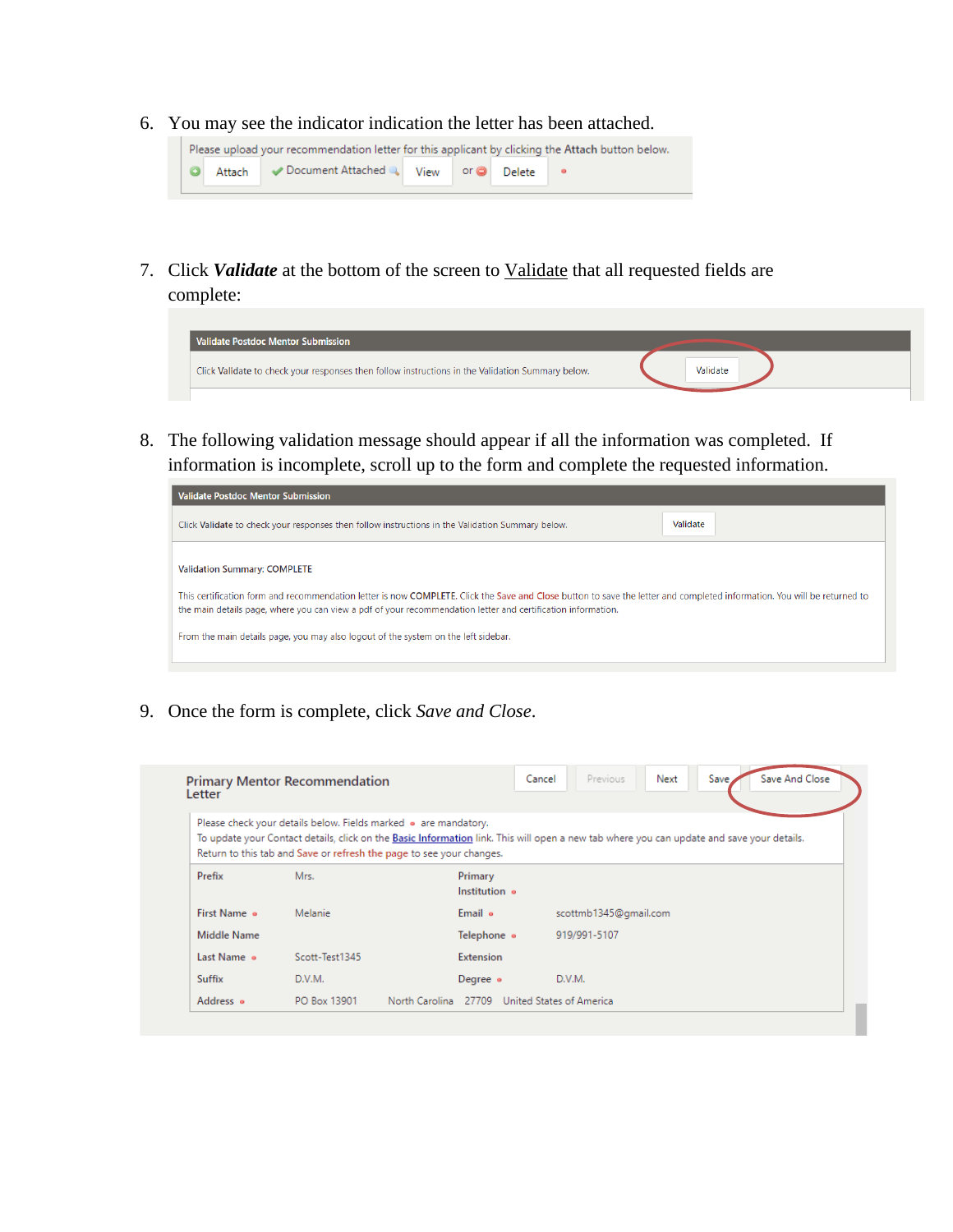10. After you hit save and close, you will be returned to the home page for the application letter submission. You can edit the letter if needed or print a PDF of the letter. You may *Logout* when you are done.

| Home<br><b>My Applications</b>                            | Title<br>Reference                   | CASI Test Project title - 6-30-2020<br>3531                     | <b>ENGINEERING STUDIES WIND INC.</b><br>Actions shown below are for your involvement<br>as a Postdoc Mentor              |
|-----------------------------------------------------------|--------------------------------------|-----------------------------------------------------------------|--------------------------------------------------------------------------------------------------------------------------|
| My Co-applications                                        | Status                               | Pre-Submission                                                  |                                                                                                                          |
| Career Awards at the<br>Scientific Interface<br>Ref: 3531 | Institution<br>Grant Type            | Career Awards at the Scientific Interface                       | <b>Edit the application</b><br>Please click on the 'Edit' button if you wish<br>to make any changes to your application. |
| Details                                                   | <b>Funding Round</b><br>Closing Date | <b>CASI Pre-Proposal</b><br>Friday, July 31, 2020 at 3:00 PM ET | Edit                                                                                                                     |
| View History                                              |                                      |                                                                 |                                                                                                                          |
| Journal (0)                                               | Participants                         | Postdoc Mentor                                                  | PDF the application (Print)                                                                                              |
| Sign-off Status                                           |                                      | Dr. Melanie Scott-Test1345                                      | Please click on the 'View/Print' button to<br>generate this application form as a PDF file.                              |
| My Research Outputs                                       |                                      |                                                                 |                                                                                                                          |
| Manage My Details                                         | Created On                           | Tuesday, June 30, 2020                                          | Please note: if your browser blocks the file<br>download, please follow the instructions to                              |
| <del>.onta</del> ct Us                                    | Last Updated                         | Monday, July 6, 2020                                            | allow the file to be downloaded.                                                                                         |
| Logout                                                    | Validated                            | Not Complete                                                    | <b>PDF Formatting Problems</b>                                                                                           |
| System Help                                               | <b>Applicant Submitted</b>           |                                                                 | View/Print                                                                                                               |
|                                                           | Submitted On                         |                                                                 |                                                                                                                          |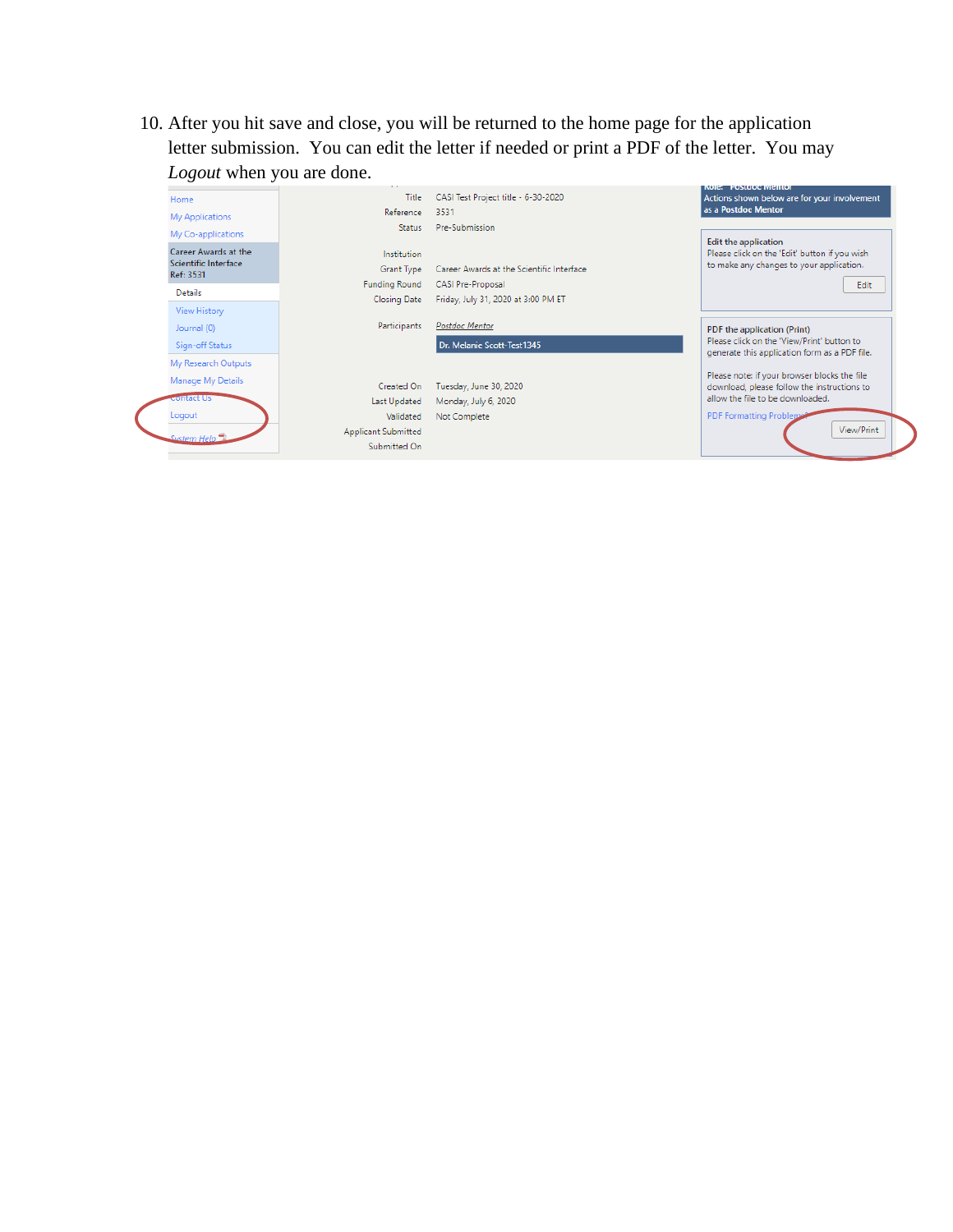### **Forgotten Passwords**

If you have forgotten your password, you may access the BWF Grant Tracker portal site through your email link or at the portal homepage:

<https://bwfund.ccgranttracker.com/Login.aspx?ReturnUrl=%2fPortal>

1. Click the *Forgot Password* link:

| <b>BWF Grant Tracker</b>                                                                                                                                                                                                                                                                   |                                                                                                                                                                                                                                               |                                                                                 |  |
|--------------------------------------------------------------------------------------------------------------------------------------------------------------------------------------------------------------------------------------------------------------------------------------------|-----------------------------------------------------------------------------------------------------------------------------------------------------------------------------------------------------------------------------------------------|---------------------------------------------------------------------------------|--|
| The Burroughs Wellcome Fund is an independent private foundation dedicated to advancing the biomedical sciences by<br>educational activities. To achieve this mission, BWF primarily supports the career development of young scientists and ur<br>education activities in North Carolina. |                                                                                                                                                                                                                                               |                                                                                 |  |
|                                                                                                                                                                                                                                                                                            | BWF Grant Tracker enables you to apply for, and manage, BWF grants through the online portal. Please note that any ap<br>need to create a new account due to the implementation of a new system. If you experience issues, please contact us. |                                                                                 |  |
| <b>Existing Users</b>                                                                                                                                                                                                                                                                      |                                                                                                                                                                                                                                               | New users                                                                       |  |
|                                                                                                                                                                                                                                                                                            | Please log in to access your account.                                                                                                                                                                                                         | Please register here to create your new BWF<br>institutional/work email address |  |
| Email                                                                                                                                                                                                                                                                                      | scottmb1345@gmail.com                                                                                                                                                                                                                         | System Help <sup>1</sup><br>Register                                            |  |
| Password                                                                                                                                                                                                                                                                                   |                                                                                                                                                                                                                                               |                                                                                 |  |
|                                                                                                                                                                                                                                                                                            | منمما<br>Forgot Password?                                                                                                                                                                                                                     |                                                                                 |  |

2. A pop-up window will appear. Enter the email address that you used for your account. Click *Submit*.